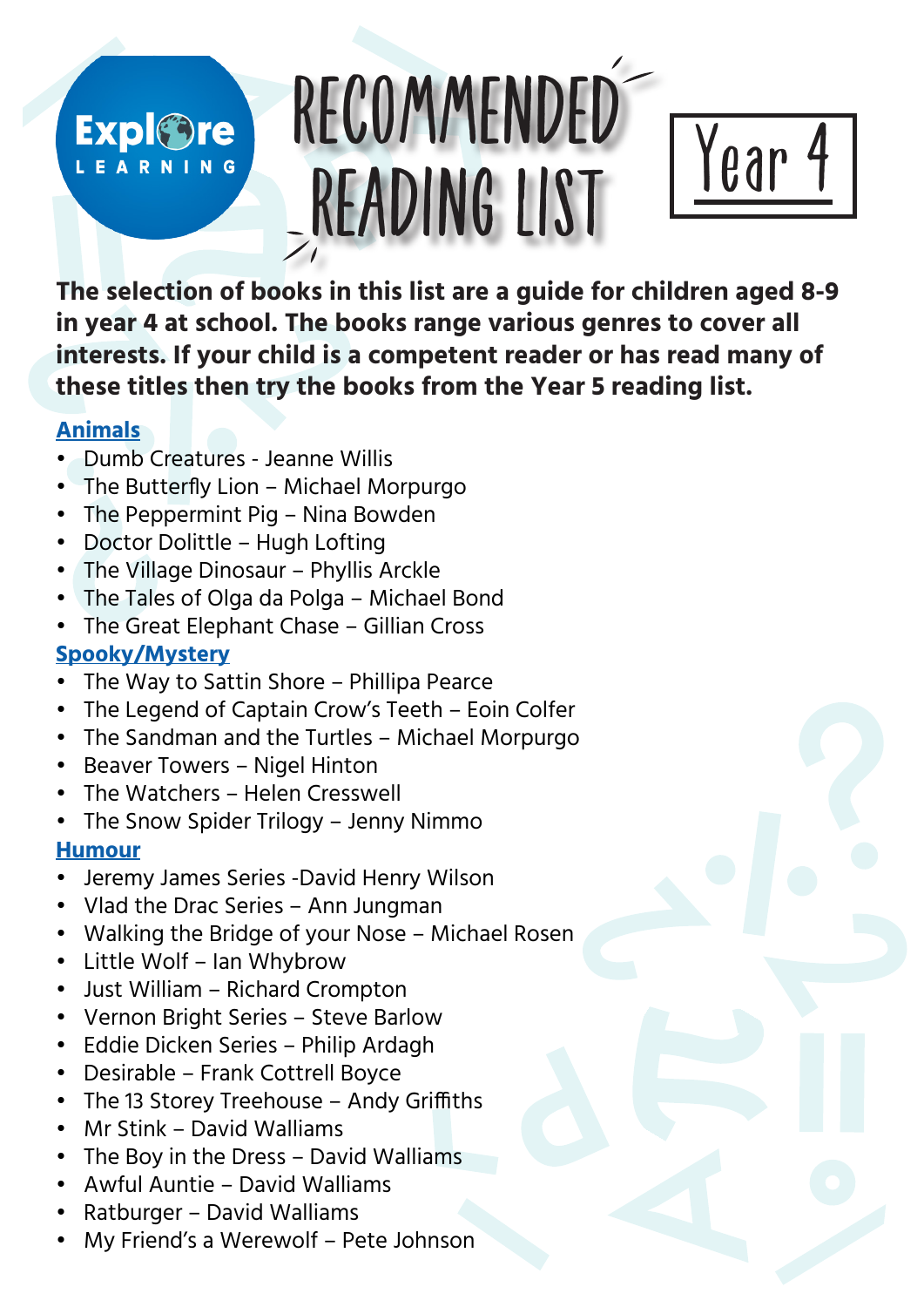# **Expl©re** EARNING

# Year 4 continued ...

- How to Train Your Parents Pete Johnson
- Diary of a Wimpy Kid Series Jeff Kinney
- Give Peas a Chance Morris Gleitzman

# **Historical**

- The Children of Green Knowe Lucy M Boston
- War Game Michael Foreman
- The Roman Mysteries: The Thieves of Ostia Caroline Lawrence
- Carrie's War Nina Bawden
- The Amazing Story of Adolphus Tips Michael Morpurgo
- William Shakespeare Scenes from the Life of the World's Greatest Writer Mick Manning

### **Fantasy**

- Earth Giant Melvyn Burgess
- Angels Unlimited Annie Dalton
- The Spiderwick Chronicles Tony Diterlizzi
- Araminta Spook series Angie Sage
- The Strongest Girl in the World Sally Gardner
- The Boy Who Could fly Sally Gardner
- The Invisible Boy Sally Gardner
- The Smallest Girl Ever Sally Gardner

## **Adventure/Action**

- Cows in Action Steve Cole
- Emil and the Detectives Erich Kastner
- Operation Gadgetman! Malorie Blackman
- How to Train Your Dragon Helen Cresswell
- The Great Elephant Chase Gillian Cross
- The Last Castaways Harry horse
- The Falcon's Malteser Anthony Horowitz
- The House that Sailed Away Pat Hutchins
- Dimanche Diller Henrietta Bradford
- Toots Underwater Carol Shields
- Lizzie Dripping Helen Cresswell
- Ice Palace Robert Swindells
- How to Steal a Dragons Sword Cressida Cowell